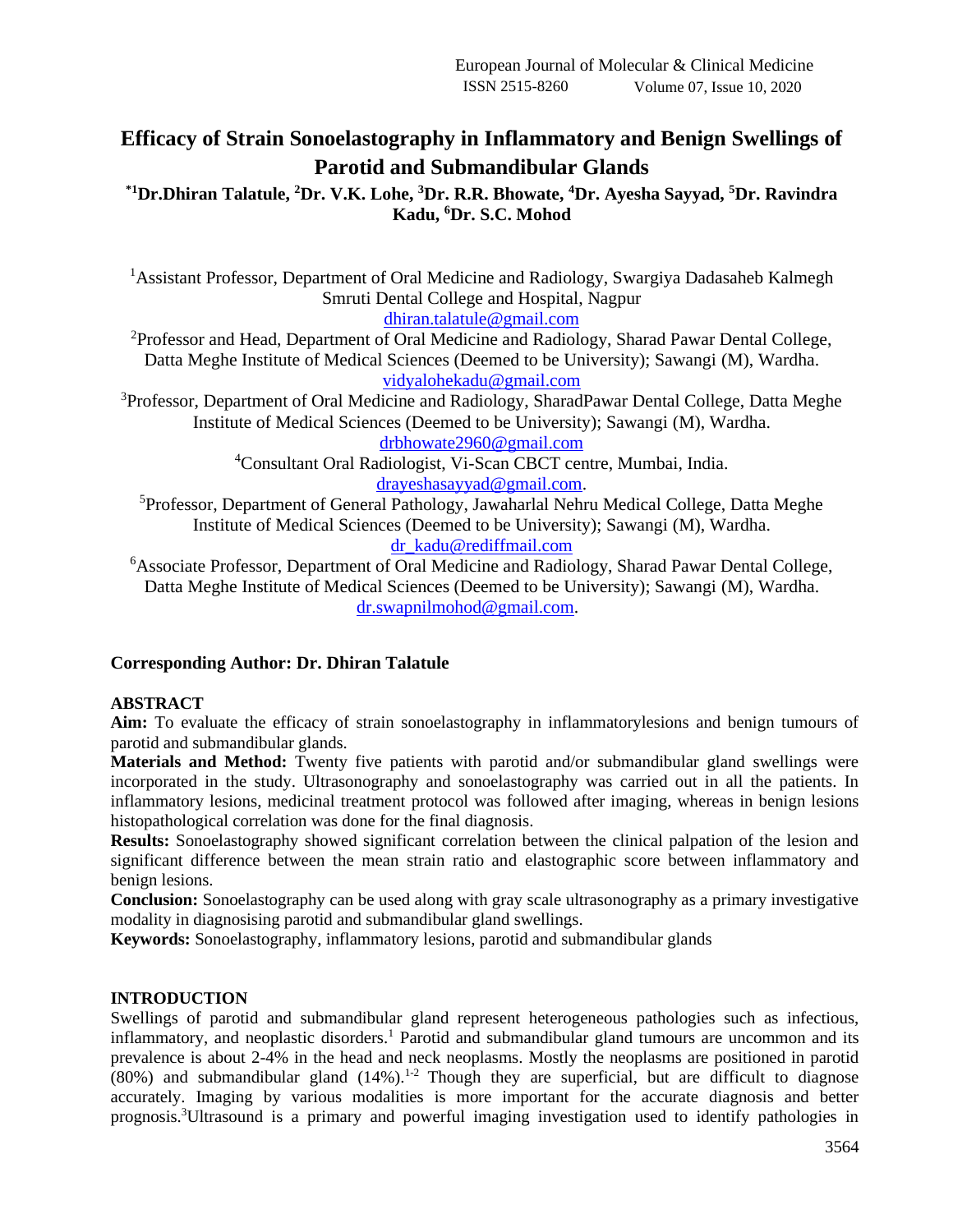## European Journal of Molecular & Clinical Medicine ISSN 2515-8260 Volume 07, Issue 10, 2020

parotid and submandibular gland swellings and is helpful in the differential diagnosis of the palpable lesions.<sup>4</sup>

Recently, Sonoelastography (SE) has been introduced in the field of ultrasonography. Its development was started about 20 years ago with the aim of getting more accurate clinical and imaging findings of a tissue base on the factor of tissue elasticity.<sup>5</sup>It can together be portrayed by investigating the stress in the tissue or by the imaging of shear waves, mechanical waves, theirtransmission can bewell-ordered by the stiffness of tissue than by its bulk modulus.<sup>6</sup>The characteristic features of stiffness of the tissue is that it has almost similar values on clinical palpation and on imaging values of clinical palpation, and has relevant diagnostic value also shows difference between various biological tissues which makes it asupreme imaging modality.It has been widely used in biological tissues like liver, breast and prostate.<sup>5,6</sup>The malignant lesions are more stiffer than the benign lesions and inflammatory lesions.<sup>3</sup>The real time sonoelastography has become an interesting imaging modality because of its non-invasive nature, ability to detect the stiffness of the tissue and the surrounding structures of diffused lesions. Therefore, the current study was conducted with the objective of evaluating the overall efficacy of sonoelastographyin the parotid and submandibular gland swellings.

**AIM: -** To evaluate the efficacy of Strain sonoelastography in parotid and submandibular gland swellings.

# **OBJECTIVES: -**

- 1. To evaluate parotid and submandibular gland swellings by ultrasonography.
- 2. To evaluate parotid and submandibular gland swellings by sonoelastography.
- 3. To compare and evaluate swellings involving parotid and submandibular glands byultrasonography and Sonoelastograph.
- 4. To differentiate between inflammatory and neoplastic lesions involving parotid andsubmandibular glands.
- 5. To assess the overall efficacy of elastography (Sonoelastography) indiagnosising parotid and submandibular gland swellings.

#### **SUBJECTS AND METHODs:-**

For the presentstudy 25patients (14 males and 11 females) with clinical symptoms, extraoral swellings over parotid and/or submandibular region wereincluded in the study.The written consent from the subjects weresought, two experienced Radiologist performed Ultrasonography and Elastography in the soft light room. The patients were instructed to lie in supine position and a small amount of water based gel was applied to the skin on the area of interest to eliminate the thin layer of air that would reflect sound, preventing its entrance into body. All the subjects were evaluated initially by gray-scaleultrasound,colour doppler, and then by real-time sono-elastography. An ultrasound machine with a 13- 16 MHz 3-cm-aperture linear probe (Hitachi Aloka Arietta S70) was used for ultrasound and Sonoelastography. Ultrasonographic evaluation was done on the criteria of size, shape, margins and echogenicity of the pathology. Color Doppler was also performed in every case for the evaluation of the vascularity of the lesion, Sonoelastography was also carried out on the same machine. It was a real time procedure and compression type of sonoelastography i.e. strains sonoelastography. For the sonoelastography procedure, the system was changed into sonoelastography software after the gray scale ultrasonography. The elastogram was displayed in a continuum of colours from red to green to blueassigning soft (high strain) intermediate (equal strain) and hard (no strain) according to the stiffness of the tissue, The grading for the masses was given according to the colour scale and 4-point score of elastography was obtained from the breast elastography score depicted by Itohet al. $3$ 

Score 1- Mass similar in elasticity to adjacent parenchyma of gland, with a combination of green, yellow, and red regions.

Score 2- Mass chiefly soft compared with surrounding parenchyma, with presence of some regions of stiffness, indicating < 50% of tumour region.

Score 3- Mass largely stiff, but still areas of elasticitypresent; stiffness over > 50% of tumour

Score 4- Mass completely stiff (elastogram showing the range from light blue - dark blue)

3565 Following clinical and ultrasonographic diagnosis, appropriate further investigations like incisional or excisional biopsy and Fine needle aspiration were performed. In cases of inflammatory swellings,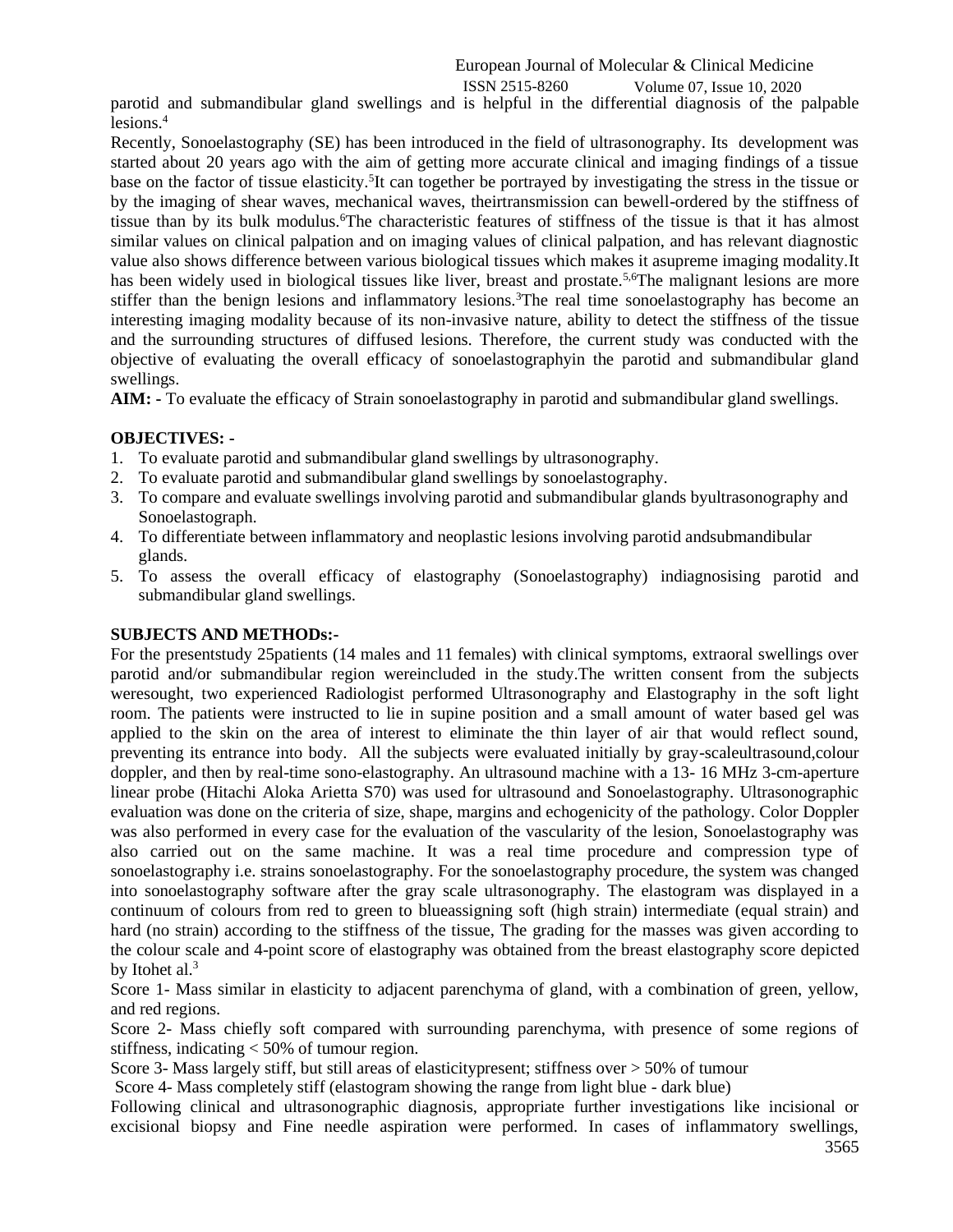European Journal of Molecular & Clinical Medicine ISSN 2515-8260 Volume 07, Issue 10, 2020

histopathological examination was not indicated, hence a successful non-surgical i.e. antibiotics and antiinflammatory treatment was given. The clinical data thereafter was correlated with sonoelastogaphic findings and histopathological findings by students unpaired t test and chi square test.

#### **Ethical Consent**

The proposal for the present study was approved by the Ethical Committee of Datta Meghe Institute of Medical Sciences DMIMS (DU)/IEC/2016-17/5078.

#### **RESULTS**

Out of 25 subjects, 14 (56%) males were and 11(44%) females and a mean age of 32.08±14.55 years. Out of 25 masses, 14 (56%) masses were located in parotid region whereas 11(44%) masses were located in the submandibular region. Twenty (80%) masses were clinically diagnosed as inflammatory and 04 (20%) were diagnosed as benign. The mean clinical size of the swelling was  $3.24 \pm 0.67$  whereas the size on ultrasonography imaging was  $3.66\pm0.82$  (p=0.68, Not significant). Eight (32%) lesions were oval in shape, 06(24%) lesions were round whereas, 11(44%) swellings had irregular shape on ultrasonography, 18(68%) lesions had well-defined margins, 07(32%) had irregular margins. Twenty-two lesions (88%) showed hypoechogeneity, 01 (04%) lesions showed hyperechogeneity. Whereas, 01 (04%) lesion showed floating type of echogeneity. Five (20%) lesions showed posterior enhancement. On color Doppler, 22 (88%) lesions were highly vascular, whereas, 03(12%)lesions showed poor vascularity. The mean elastographic score for inflammatory was 1.36 and for benign was 2.03 ( $p=0.04$ , Significant) (Table 1). Out of 05 benign tumors, 03 tumours on histopathological evaluation came out to be pleomorphic adenoma, 01 was Warthins tumour whereas 01 was heamangioma of parotid gland.

| <b>Lesion type</b> | No. of<br>nodules | <b>Mean size</b> | location             | <b>Echogeneity</b>             | <b>Vascularity</b>     | <b>Mean</b><br>Elastographic<br>score |
|--------------------|-------------------|------------------|----------------------|--------------------------------|------------------------|---------------------------------------|
| Inflammatory       | 20                | $3.69 \pm 0.87$  | $P = 11$<br>$S = 09$ | $Hypo = 19$                    | $HV-20$                | 1.36                                  |
| Benign             | 5                 | $3.50 \pm 0.57$  | $P = 05$             | $Hypo = 04$<br>$Floating = 01$ | $HV - 02$<br>$PV - 03$ | 2.03                                  |

TABLE 1:- Ultrasonographic and Elastographic Features of the lesions

No. – Number, P – Parotid, S – Submandibular, Hypo –Hypoechoic, HV- Highly Vascular, PV- Poorly Vascular.

#### **DISCUSSION**

Ultrasonography is useful, reliable and frequently employed method in diagnosis of diseases of salivary glands. It provides the comprehensive information pertaining to the exact location size, shape, and echogenicity of conditions, including the acoustic effects and association with adjacent tissue.<sup>7,</sup> <sup>8</sup>Sonoelastography is a recent imaging modality in the world of ultrasonography which deals with the elasticity of the lesion after giving compression.<sup>5</sup>

The mean age in this study was  $32.08\pm14.55$  years. The youngest patient was 06 years old while, the eldest was of 55 years. Fourteen (56%) patients had swelling in parotid gland region and 11 (44%) patients had swelling in the submandibular gland region as bacterial parotitis is more common. On sonoelastography, all the inflammatory lesions showed elastographic score 1 or 2 i.e. soft in consistency and the mean strain ratio for inflammatory lesions were 1.36. This might be because maximum patients in this study presented with the acute swelling which most commonly presents as a soft swellings.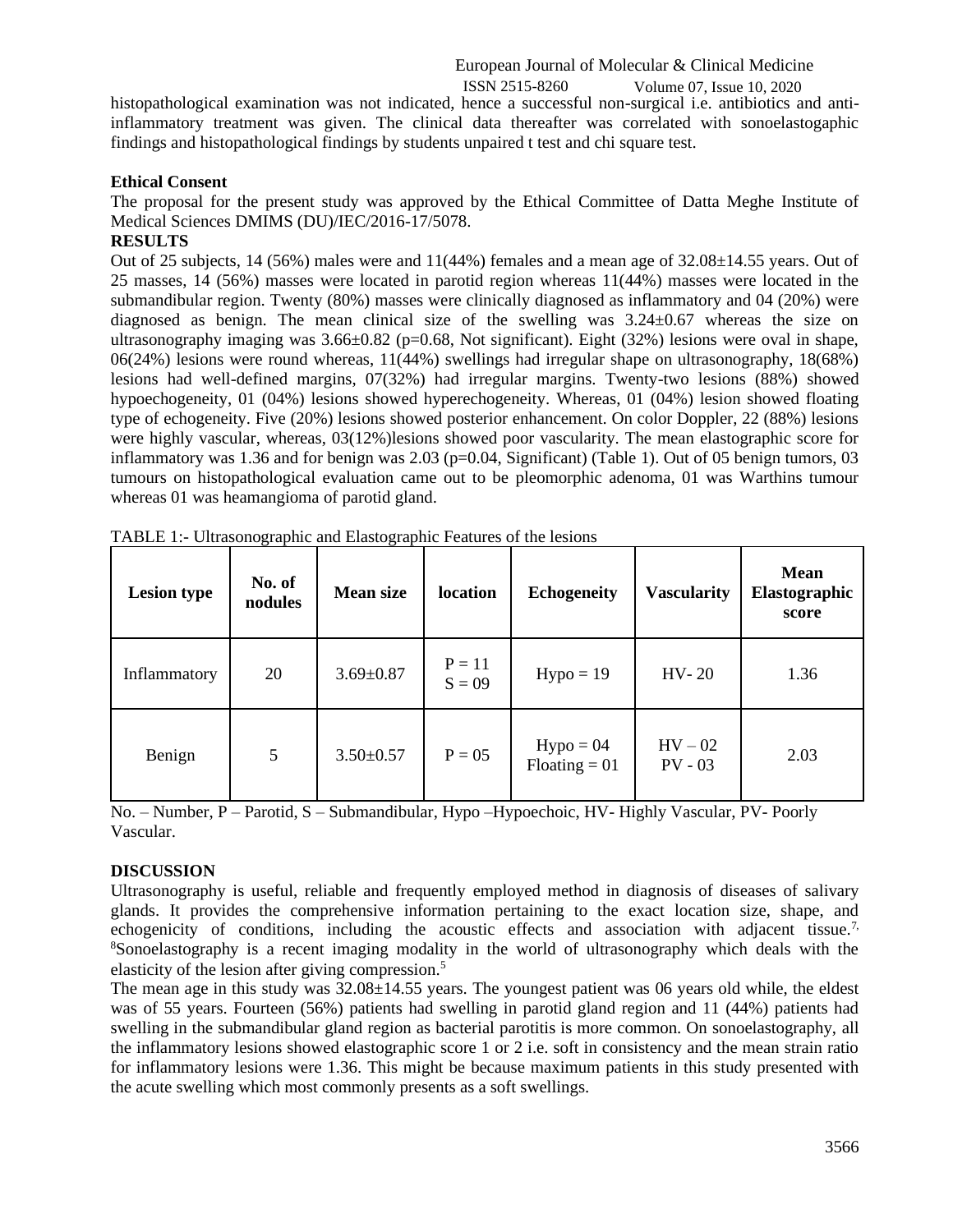The pleomorphic adenoma was firm on clinical examination, lobulated, floating (mixture of hypoechoic and hyperechoic) echogeneity on ultrasonography and poorly vascularized on colour doppler and elastographic score was ES 2 (Figure 1)



Fig 1 - Ultrasonography and Elastography images showing floating echogeneity on ultrasound and Elastographic Score 2 on Elastography.

Whereas Warthinstumor appeared as a soft lesion, the elastographic score for Warthinstumor was ES1 (Figure 2)



Figure 2: Ultrasonography and Elastography images showing hypoechoicechogeneity on ultrasound and Elastographic Score (ES) 1 on Elastography.

And on histopathological correlation it revealed the features of Warthinstumor (Fig 3).



Fig 3 - H&E 10x view showing histopathology of Warthin's tumor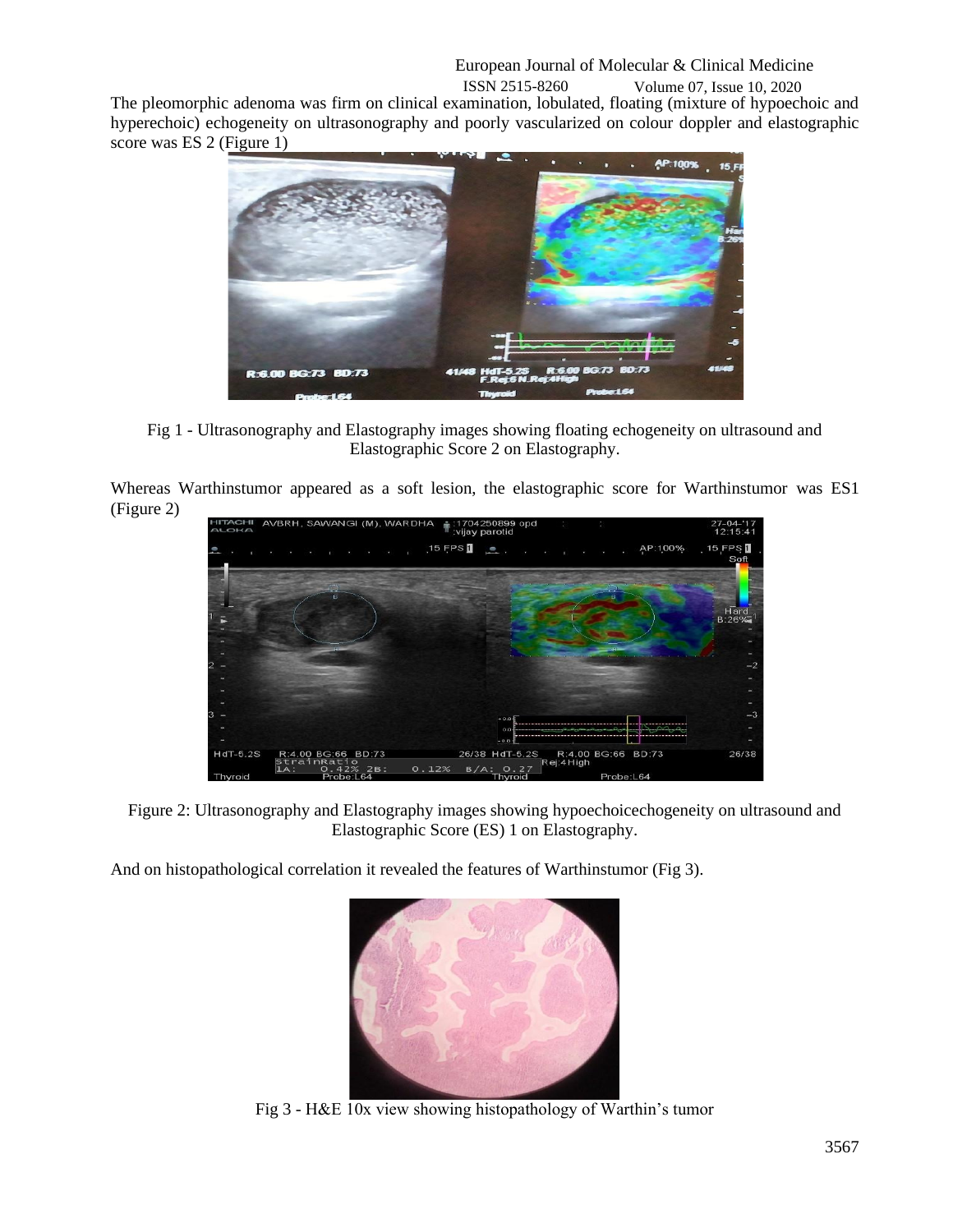European Journal of Molecular & Clinical Medicine

ISSN 2515-8260 Volume 07, Issue 10, 2020

Warthinstumor are generally well-defined tumours with fluid filled internal echogeniety and hypervascularized. The pleomorphic adenoma may be vascularized.<sup>9</sup>

Inflammatory lesions may be well-defined or ill-defined with internal fluid filled echogeneity, hypervascularized and acute lesions may show elastographic score of 1 and 2, whereas in chronic inflammatory lesions it may vary. On imaging of benign lesions, they are well-defined, hypoechoic, may be hypervascularized and may show elastographic sore of 1, 2 or 3 depending on the chronicity of the lesion.  $10$ , 11, 12, 13

#### **CONCLUSION**

From results of the present study, it can be concluded that sonoelastographycan be used along with gray scale ultrasonography as a primary investigative modality in the diagnosis of submandibular and parotid gland swellings. However Sonoelastographic evaluation cannot replace clinical and histopathological procedure in evaluation of the salivary gland pathologies.

#### **CLINICAL RELEVANCE: -**

The score of elastography defines the elasticity of the lesion, and thus are correlated with clinical palpatory findings and is helpful in selecting the biopsy site.

#### **ACKNOWLEDGEMENT:**

The authors are thankful to Dr. Suresh Phatak, Professor Radiodiagnosis, Acharya Vinobha Bhave Rural Hospital, Sawangi (M) for his constant help and support for conducting this study.

#### **FUNDING SUPPORT:**

The authors declare that they have no funding support for this study.

#### **CONFLICT OF INTEREST:**

The authors declare that they have no conflict of interest.

## **CORPORATE SCOPE: -**

All the ultrasonography machines should be equipped with elastography software for more accurate diagnosis.

#### **REFERENCES**

- 1. Dumitriu D, Dudea S, Jid C, Băciuț M, Băciuț G. Real-Time Sonoelastography of Major Salivary Gland Tumors. American Journal of Roentgenology. 2011; 197:924–930.
- 2. Khateeb SM, Khalaf A, Farid M, Nassef M. A prospective study of three diagnostic sonographic methods in differentiation between benign and malignant salivary gland tumours. Dentomaxillofacial Radiology. 2011; 40:476-485.
- 3. Gritzmann N. Sonography of the Salivary Glands. AJR 1989; 153:161-166.
- 4. Khateeb SM, Khalaf A, Farid M, Nassef M. A prospective study of three diagnostic sonographic methods in differentiation between benign and malignant salivary gland tumours. Dentomaxillofacial Radiology. 2011; 40:476-485.
- 5. Mansour N, Hofauer B, Knopf A. Ultrasound Elastography in Diffuse and Focal Parotid Gland Lesions. Journal of Oto-Rhino-Laryngology. 2017; 79: 54–64.
- 6. Zengel P, Schr¨otzlmair F, Schwarz F, Paprottka P, Kramer M, Berghaus A, Clevert D. Elastography: A new diagnostic tool for evaluation of obstructive diseases of the salivary glands; primary results. Clinical Hemorheology and Microcirculation. . 2012; 50:91-99.
- 7. Rammohan C. Ultrasound technology. In: Rammohan C. Ultrasound unlimited. The A to Z ultrasound (1st edn). Hyderabad, India: Paras Medical Publisher, 2005, pp 2–8.
- 8. Chodosh PL, Hillside NJ, Robert Silbey, Oen KT, Elizabeth NJ. Diagnostic use of ultrasound in diseases of head & neck. The Laryngoscope, 1980; 90: 814-820.
- 9. Bhatia K, Cho C, Tong C, Lee Y, Yuen E, Ahuja A. Shear wave elastography of focal salivary gland lesions: preliminary experience in a routine head and neck US clinic. EurRadiol. 2012; 22: 957–965.